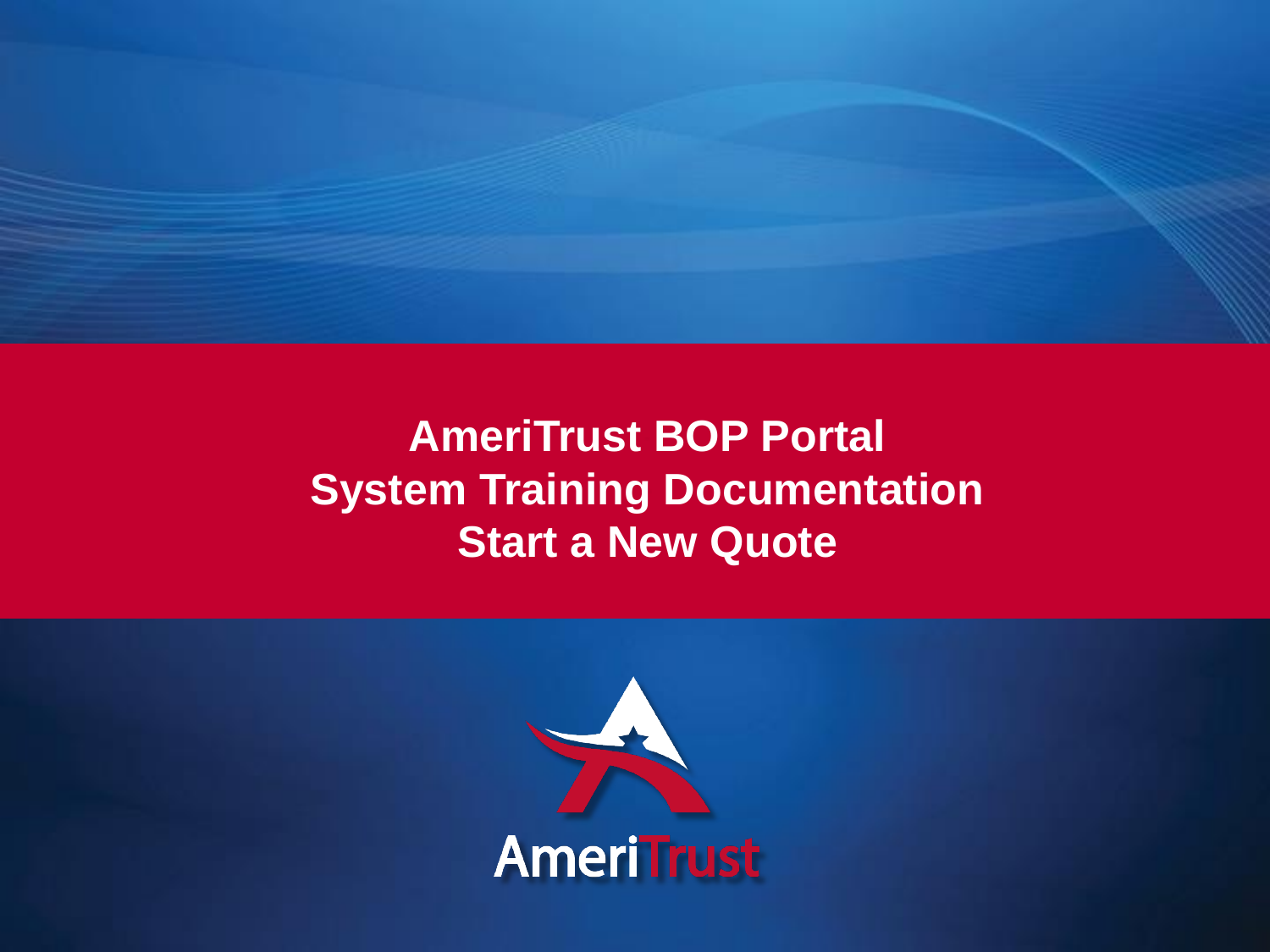## **Start a New Quote**

Navigation process is on the left-hand side. As you step thru the pages, green checkmarks will mark your progress.

Once you have reached a page, it will also allow you to jump to any page that you have already completed.

On the top menu bar there is a link to "Start a New Quote". Click to open the quoting entry process.

Small Commercial - Business Owners Appetite Search | Start a New Quote

| <b>General Information</b>   | General Information              |              | $\check{ }$                   |
|------------------------------|----------------------------------|--------------|-------------------------------|
| <b>Eligibility Questions</b> | Agency *                         | Carrier      |                               |
| Loss History                 |                                  | $\checkmark$ | <b>Star Insurance Company</b> |
| Location/Class Schedule      | Primary State *                  |              | Type of Business (SIC) *      |
|                              |                                  | $\checkmark$ | $\checkmark$                  |
| Policy Coverage Options      | Quote Number                     |              | FEIN/SSN#                     |
| Location Coverages           | BOQ1005842                       |              |                               |
|                              | Entity Type *                    |              |                               |
| Premium Summary              |                                  | $\checkmark$ |                               |
|                              |                                  |              |                               |
|                              | I sured Name and Mailing Address |              | $\checkmark$                  |
|                              |                                  |              |                               |
|                              |                                  |              |                               |

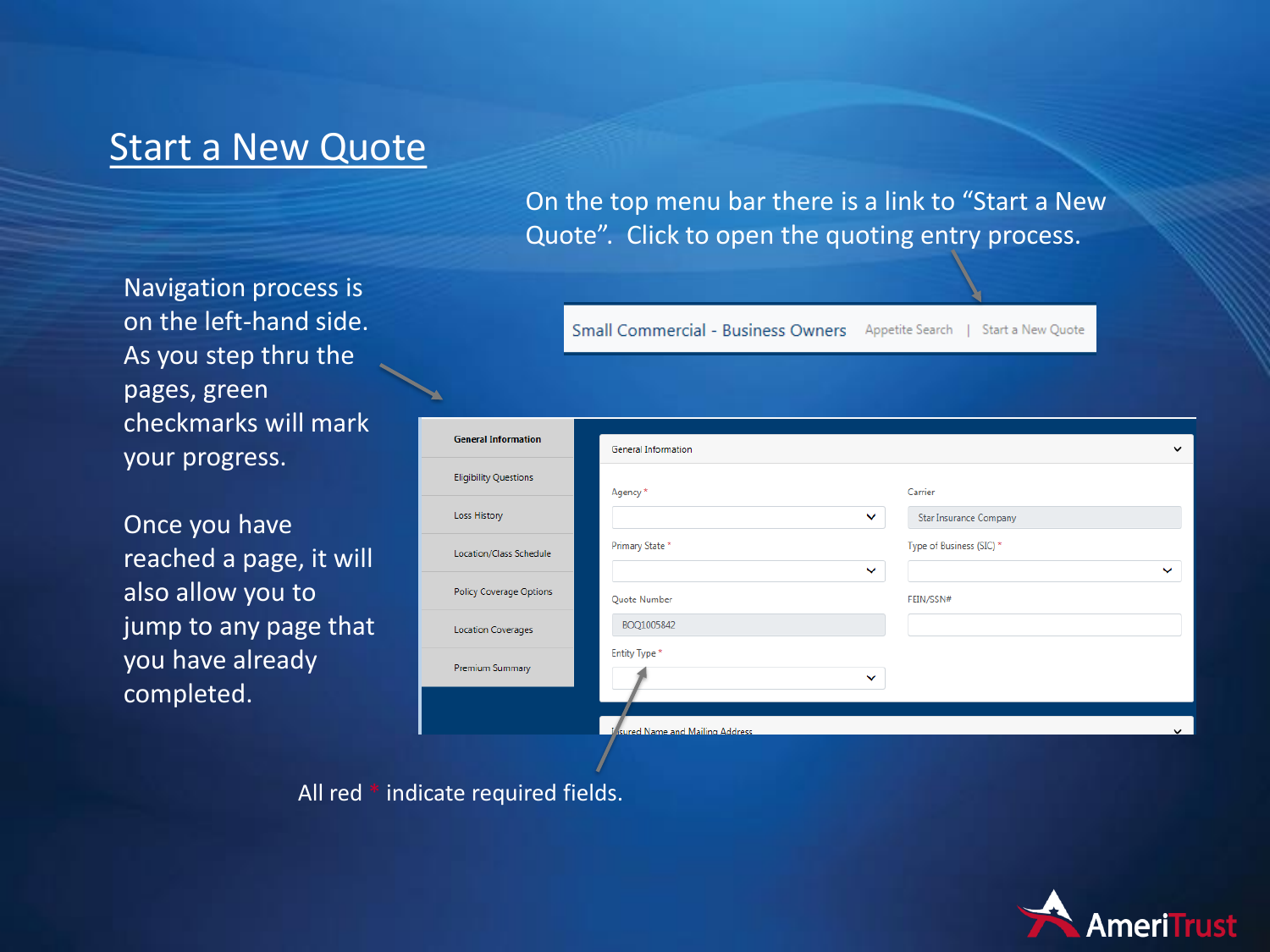# General Information

## The first section on the General Information tab is called "General Information"

This is where you will indicate the where the Primary State your quoting is and the Type of Business

|              | Carrier                       |
|--------------|-------------------------------|
| $\checkmark$ | <b>Star Insurance Company</b> |
|              | Type of Business (SIC) *      |
| $\checkmark$ | $\checkmark$                  |
|              | FEIN/SSN#                     |
|              |                               |
|              |                               |
| $\checkmark$ |                               |
|              |                               |

✓ **Agency** \* – Agency Name and Number associated with the quote.

Concert Information

- ✓ **Carrier** Insurance Carrier.
- ✓ **Primary State** \* All states that the agency is appointed to will be displayed in this dropdown. If any are missing please contact your underwriter or technical support.
- ✓ **Type of Business (SIC)** \* The eligible type of business as indicated in the appetite guide.
- ✓ **Quote Number** Temporary quote number.
- ✓ **FEIN/SSN#** Federal Employer Identification Number
- ✓ **Entity Type** \* Type of Entity.

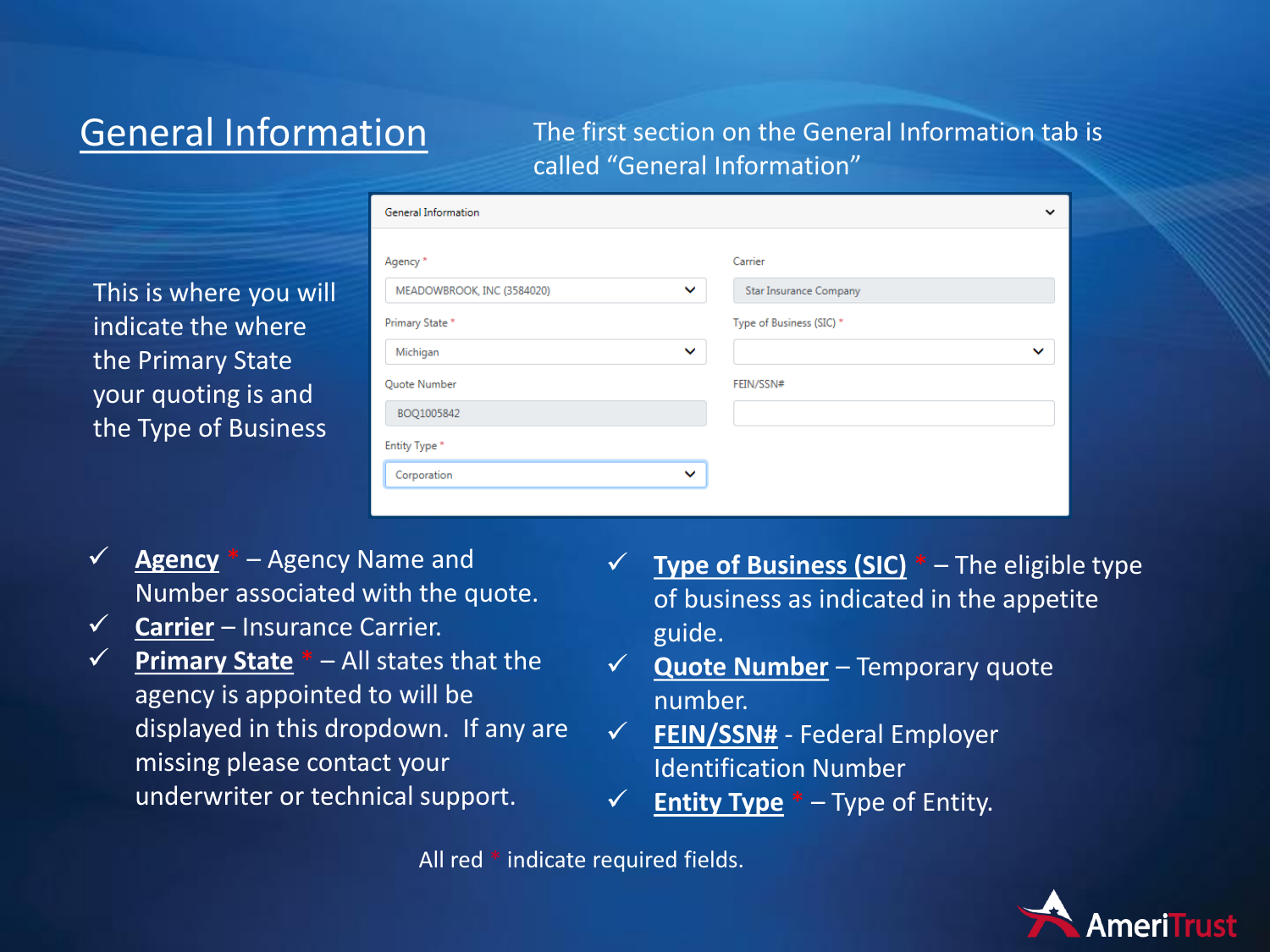General Information The second section on the General Information tab is called "Insured Name and Mailing Address"

| Insured Name and Mailing Address                   |                                                                                      | $\check{ }$ |
|----------------------------------------------------|--------------------------------------------------------------------------------------|-------------|
| Legal Entity Name*<br><b>Test Quote</b>            | <b>DBA</b> Name                                                                      |             |
| Address*<br>156 S Summers Rd<br><b>Ext Address</b> | City *<br>Zip Code Verification<br>Required<br>Verify<br>48444<br>State *<br>County* |             |
| Contact Name*<br><b>Contact Email Address</b>      | $\checkmark$<br>Contact Phone*                                                       |             |

Verify Address - Just enter the Address and Zip Code and click the verify link. As long as it can identify the address, it will pull the City, State, County information.

- ✓ **Legal Entity Name** \* Insured Name
- ✓ **DBA Name** Doing Business As if applicable
- ✓ **Address** \* Insured Address
- ✓ **Zip Code** \* Insured Zip Code
- ✓ **City** \* Insured City
- ✓ **State** \* Insured State
- ✓ **County** \* Insured County
- **Contact Name \*** Insured Contact Name
- ✓ **Contact Phone** \* Insured Contact Phone
- ✓ **Contact Email Address** Insured Email Address

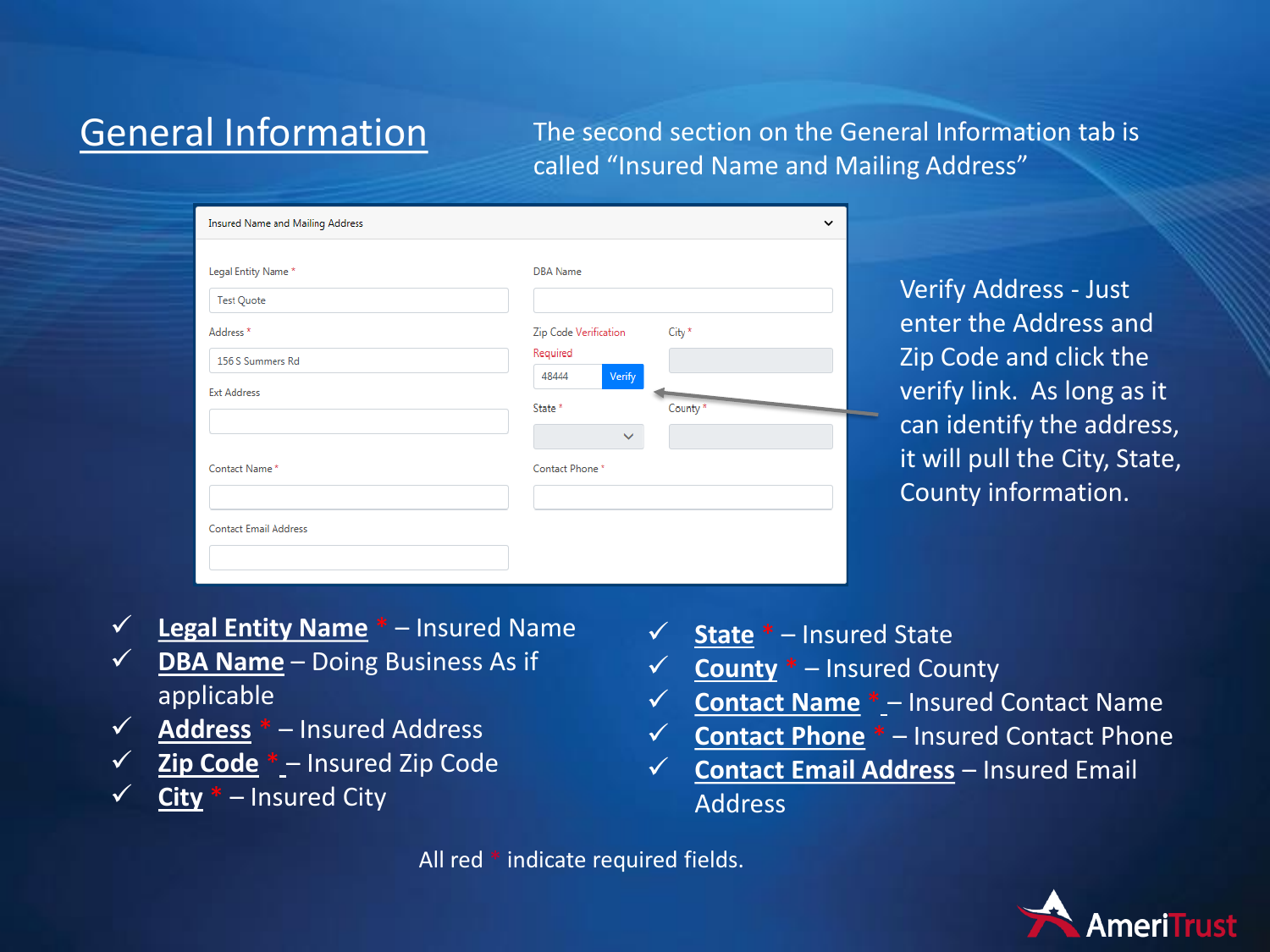# General Information

The third section on the General Information tab is called "Policy Term"

| <b>Policy Term</b>     |                   | $\check{ }$  |
|------------------------|-------------------|--------------|
| <b>Effective Date</b>  | Term <sup>*</sup> |              |
| 05/31/2019             | जि<br>1 Year      | $\checkmark$ |
| <b>Expiration Date</b> | Payment Plan*     |              |
| 05/31/2020             |                   | $\checkmark$ |

Select quote term 1 or 3 year term. The 3 year features a 3 year rate guarantee.

*Please note that the 3 year rate guarantee is not applicable in* 

- ✓ **Effective Date** \* Quote effective date.
- $\checkmark$  **Term**  $*$  1 or 3 year quote
- $\checkmark$  **Expiration Date** Quote expiration date, prefills based on Effective Date and Term.
- ✓ **Payment Plan** \*– Options for Annual, 40% Down and 3 Installments or 25% Down and 9 Installments.

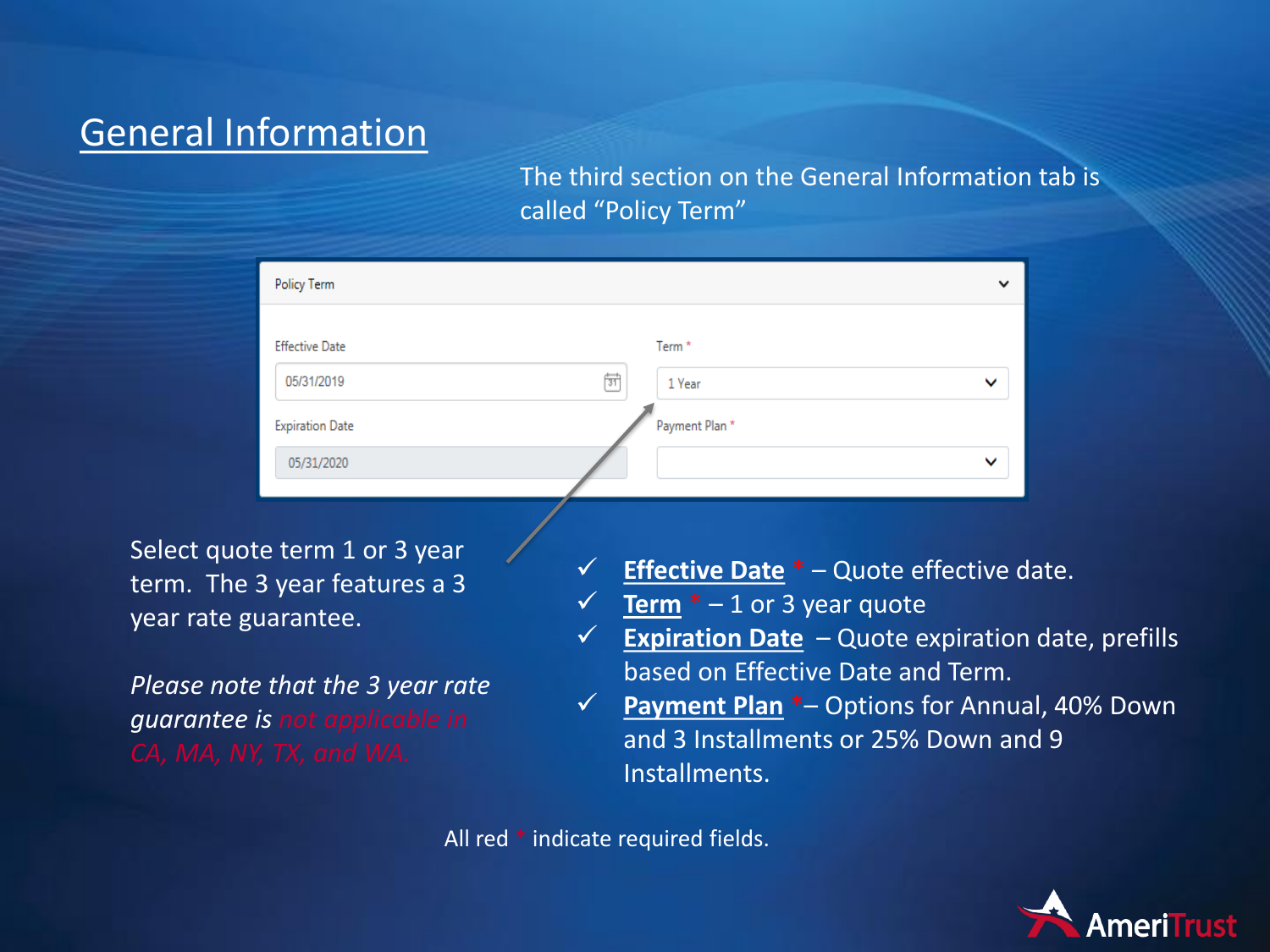# Eligibility Questions

### The second tab in the quoting process in for "Eligibility Questions"

Enter Yes or No on all the Eligibility Questions.

Please note that any Yes answer will require comments to be entered in the Additional Info box below.

All red \* indicate required fields.

|     | <b>Eligibility Questions</b>                                                                                                                                                                                                                                                                                      |                                 |
|-----|-------------------------------------------------------------------------------------------------------------------------------------------------------------------------------------------------------------------------------------------------------------------------------------------------------------------|---------------------------------|
| 1.  | Is the risk involved in any 24-hour operations? *                                                                                                                                                                                                                                                                 | $\bigcirc$ Yes $\circledast$ No |
| 2.  | As a retailer, is the risk involved in the selling of clothing<br>for children or infant? *                                                                                                                                                                                                                       | ○ Yes ◉ No                      |
| 3.  | Does the risk offer any of the following services - tanning<br>beds, body wraps, Botox, Microderm abrasion, laser hair<br>removal, body or ear piercing, implantation or<br>transplantation of hair, tattooing (including permanent<br>makeup), or service providing diet plans or weight<br>reduction efforts? * | ○ Yes ◉ No                      |
| 4.  | Does the risk manufacture or private label any products? *                                                                                                                                                                                                                                                        | ○ Yes ◉ No                      |
| 5.  | Does the risk rent equipment or provide set up or take<br>down equipment services to others? *                                                                                                                                                                                                                    | ○ Yes ◉ No                      |
| 6.  | Is the building where the risk is located and occupies<br>space, under 50% of the total square footage? *                                                                                                                                                                                                         | $\bigcirc$ Yes $\circledast$ No |
| 7.  | Any vacant or unoccupied buildings associated with the<br>risk?*                                                                                                                                                                                                                                                  | $\bigcirc$ Yes $\circledast$ No |
| 8.  | Has the risk ever filed for bankruptcy? *                                                                                                                                                                                                                                                                         | $\bigcirc$ Yes $\circledast$ No |
| 9.  | Has there been inadequate building maintenace whereas<br>the roof, electrical, plumbing and heating have not been<br>updated within 20 years? *                                                                                                                                                                   | ○ Yes ◉ No                      |
| 10. | Does the risk utilize storage of flammables? *                                                                                                                                                                                                                                                                    | Yes <sup>O</sup> No             |
|     |                                                                                                                                                                                                                                                                                                                   |                                 |

**Additional Info** 



 $\checkmark$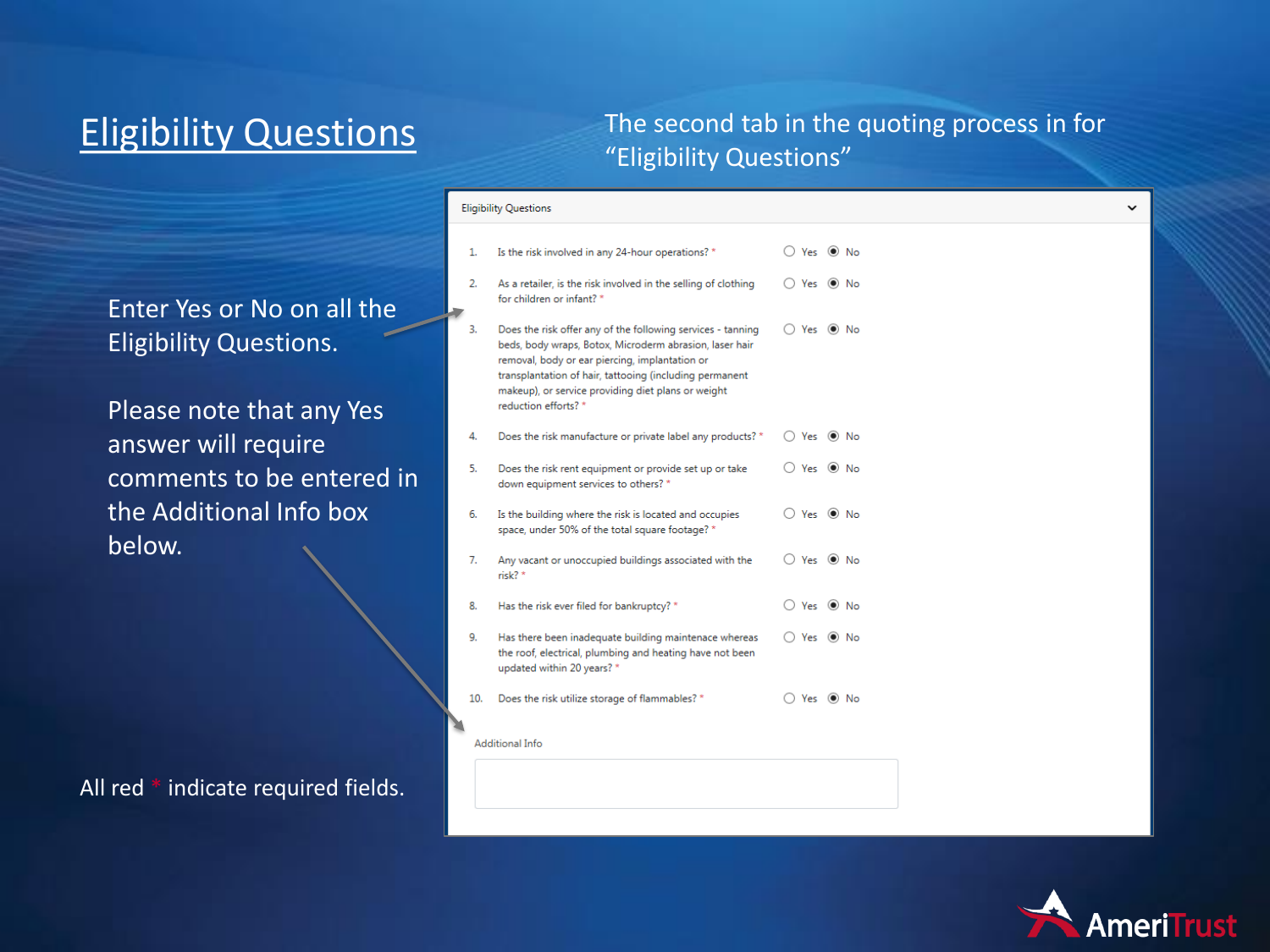Enter Yes or No on all the Loss History Questions.

Please note that any Yes answer will require comments to be entered in the Additional Info box below.

## **Loss History** The third tab in the quoting process in for "Loss History"

|  | Loss History                                                                                                     |                                  |  |
|--|------------------------------------------------------------------------------------------------------------------|----------------------------------|--|
|  | Has the Insured had more than three (3) $\bigcirc$ Yes $\circledast$ No<br>claims in the past three (3) years? * |                                  |  |
|  | Has the Insured had any one claim in<br>excess of \$10,000 in the past five years?<br>÷                          | $\bigcirc$ Yes $\circledcirc$ No |  |
|  | <b>Additional Info</b>                                                                                           |                                  |  |
|  |                                                                                                                  |                                  |  |
|  | Loss Runs can be emailed directly to BOPLossRuns@AmeriTrustGroup.com                                             |                                  |  |

If you have the loss run and would like to send directly to the underwriter it can be sent to [BOPLossRuns@AmeriTrustGroup.com](mailto:BOPLossRuns@AmeriTrustGroup.com) we added a link for your convenience.

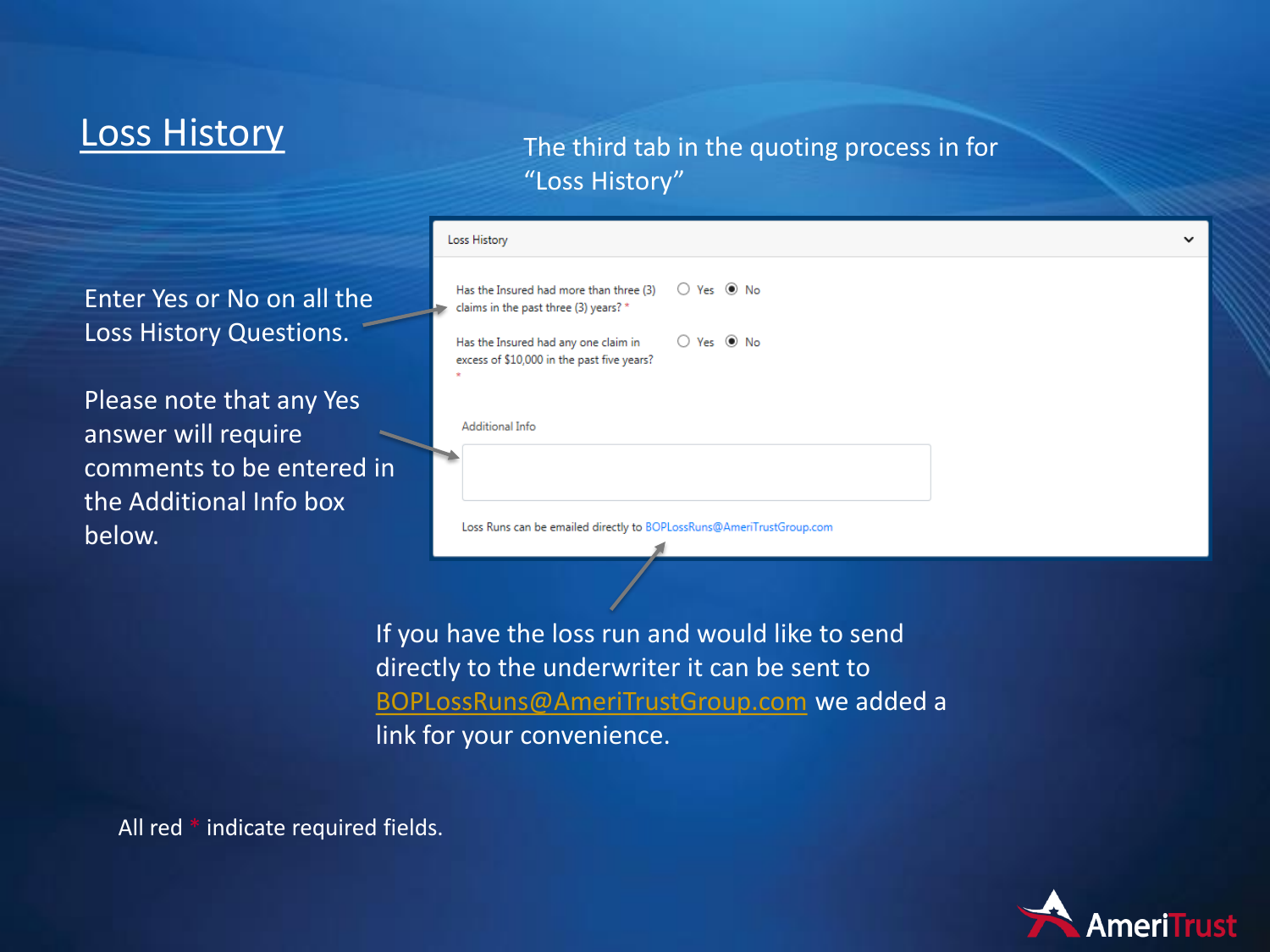# Location/Class Schedule The fourth tab in the quoting process in for

# "Location/Class Schedule"

If you only have one location and it's the same as the mailing information on the General Information tab, click Same as mailing address and it will copy without having to re-type.

|   | C Locations for Quote Number: BOQ1005842 |                         |         | [Add Location] |
|---|------------------------------------------|-------------------------|---------|----------------|
|   | Location [1]                             |                         |         | $\checkmark$   |
|   | <b>Address</b>                           |                         |         |                |
| ▶ | Same as mailing address?<br>u            |                         |         |                |
|   | Address*                                 | Zip Code*               | City*   |                |
|   |                                          | <b>Verify</b>           |         |                |
|   | <b>Ext Address</b>                       | State *<br>$\checkmark$ | County* |                |
|   |                                          |                         |         |                |
|   | <b>Class Details</b>                     |                         |         |                |
|   | Class Code*                              |                         |         |                |
|   | $\checkmark$                             |                         |         |                |

If you have more than one location, you can add or delete additional locations by selecting the [Add Location] in the upper right-hand side of the Location/Class Schedule page.

**Class Details** – When there is more than one class code associated with the Type of Business selected on the General Information Tab, it will require you to select the specific class.

- ✓ **Address** \* Insured Address
- **Zip Code** \* Insured Zip Code
- **Ext Address Extended Address**
- ✓ **City** \* Insured City
- ✓ **State** \* Insured State
- ✓ **County** \* Insured County

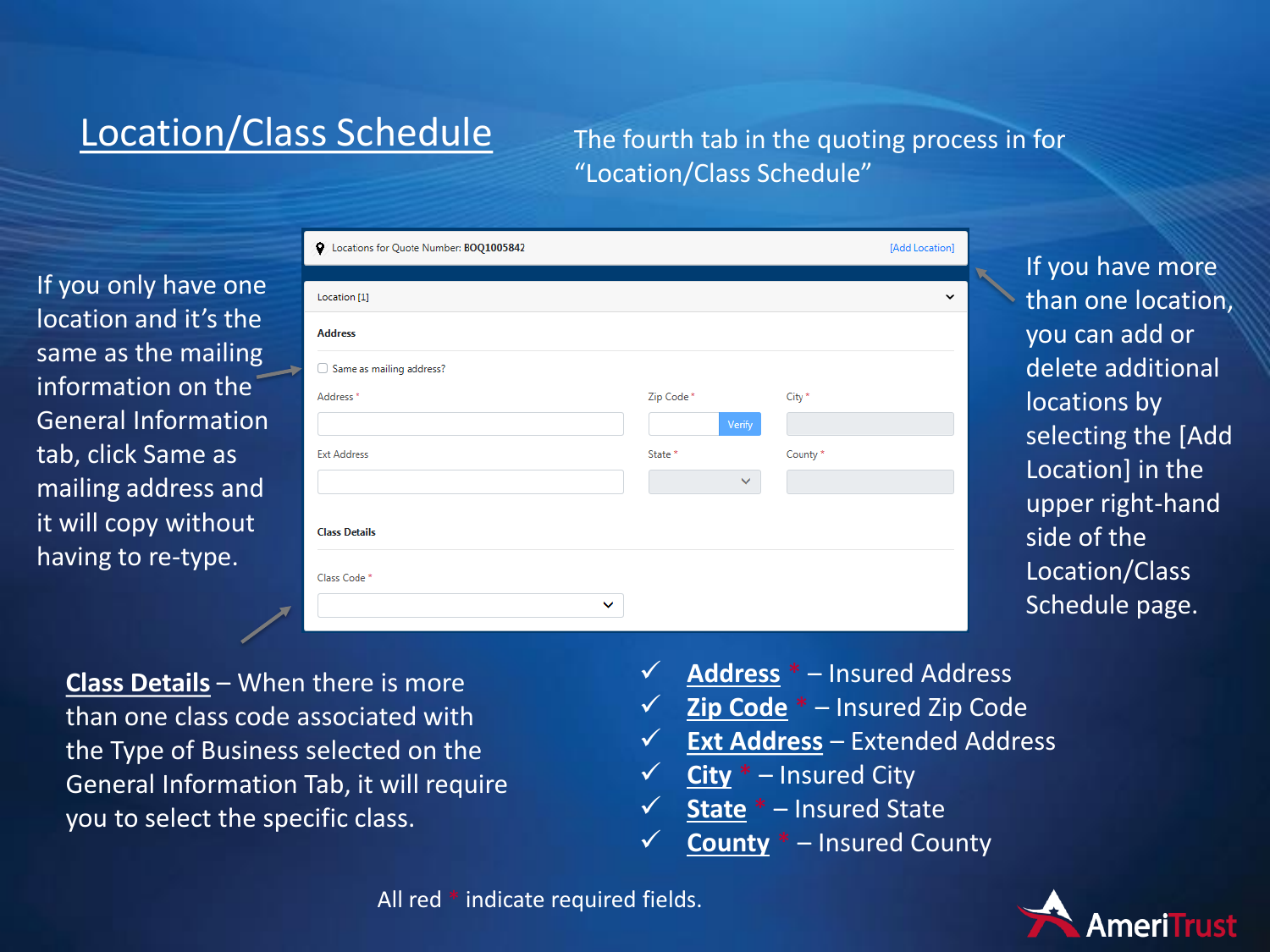# Policy Coverage Options<br>The fifth tab in the quoting process in for

Selection of Policy Coverages and Optional Policy Coverages.

Policy Coverages is broken into two parts, policy limits and terrorism.

#### **Policy Limits - Liability Limits**

- Occurrence
- **■** Aggregate
- Products/Completed Ops
- **■** Medical Expense

#### **Deductibles**

- **Property**
- **·** Liability

#### **Terrorism - Property/Liability**

■ Certified Acts – Option to include or exclude terrorism.

# "Policy Coverage Options"

| <b>Policy Coverages</b> |                         |              |
|-------------------------|-------------------------|--------------|
|                         |                         |              |
| <b>Policy Limits</b>    |                         |              |
| <b>Liability Limits</b> |                         |              |
| Occurrence              | \$1,000,000             | $\checkmark$ |
| Aggregate               | \$2,000,000             |              |
| Products/Completed Ops  | \$2,000,000             |              |
| <b>Medical Expense</b>  | \$5,000                 | $\checkmark$ |
|                         |                         |              |
| <b>Deductibles</b>      |                         |              |
| Property                | \$1,000                 | $\checkmark$ |
| Liability               | None                    | $\checkmark$ |
| <b>Terrorism</b>        |                         |              |
|                         |                         |              |
| Property/Liability      |                         |              |
| <b>Certified Acts</b>   | <b>Include Coverage</b> | $\checkmark$ |

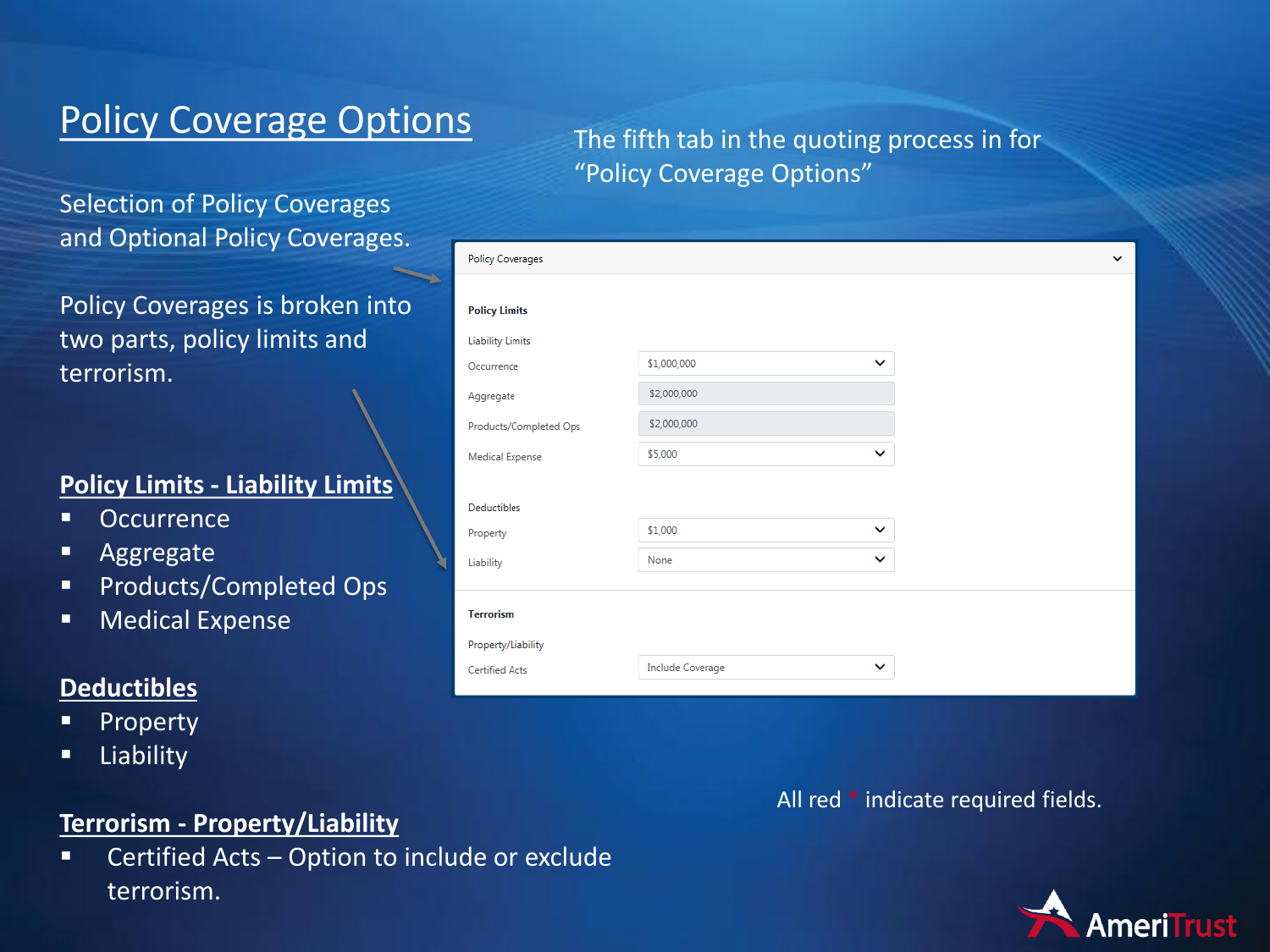# **Optional Policy Coverages** The bottom of the fifth tab in the quoting process in

for "Policy Coverage Options" is "Optional Policy Coverages"

**Optional Policy Coverages** Select from the list of optional coverage you would like to add to the quote.

Many of these require additional information such as applicable dates, \$ amounts and limits.

| Optional Folicy Coverages (select from the list below) |                                           |   |
|--------------------------------------------------------|-------------------------------------------|---|
| <b>Enhancement Endorsement</b>                         | View BOP Endorsement Comparison           |   |
| Coverage Type *                                        |                                           | ◡ |
|                                                        | This Enhancement Endorsement Applies to   |   |
|                                                        | Healthcare Offices and Services Providers |   |
| Customers Property Endorsement                         |                                           |   |
| Personal Property of Others Limit                      |                                           |   |
| $\Box$ Cyber Liability                                 |                                           |   |
| Employee Benefits                                      |                                           |   |
| Employment Practices Liability Insurance               |                                           |   |
| Equipment Breakdown                                    |                                           |   |
| Hired Automobile                                       |                                           |   |
| Non-Owned Automobile                                   |                                           |   |
| <b>Identity Recovery</b>                               |                                           |   |
| Marring and Scratching                                 |                                           |   |
|                                                        |                                           |   |

Example, Enhancement Endorsement. This requires you to select a Coverage Type.



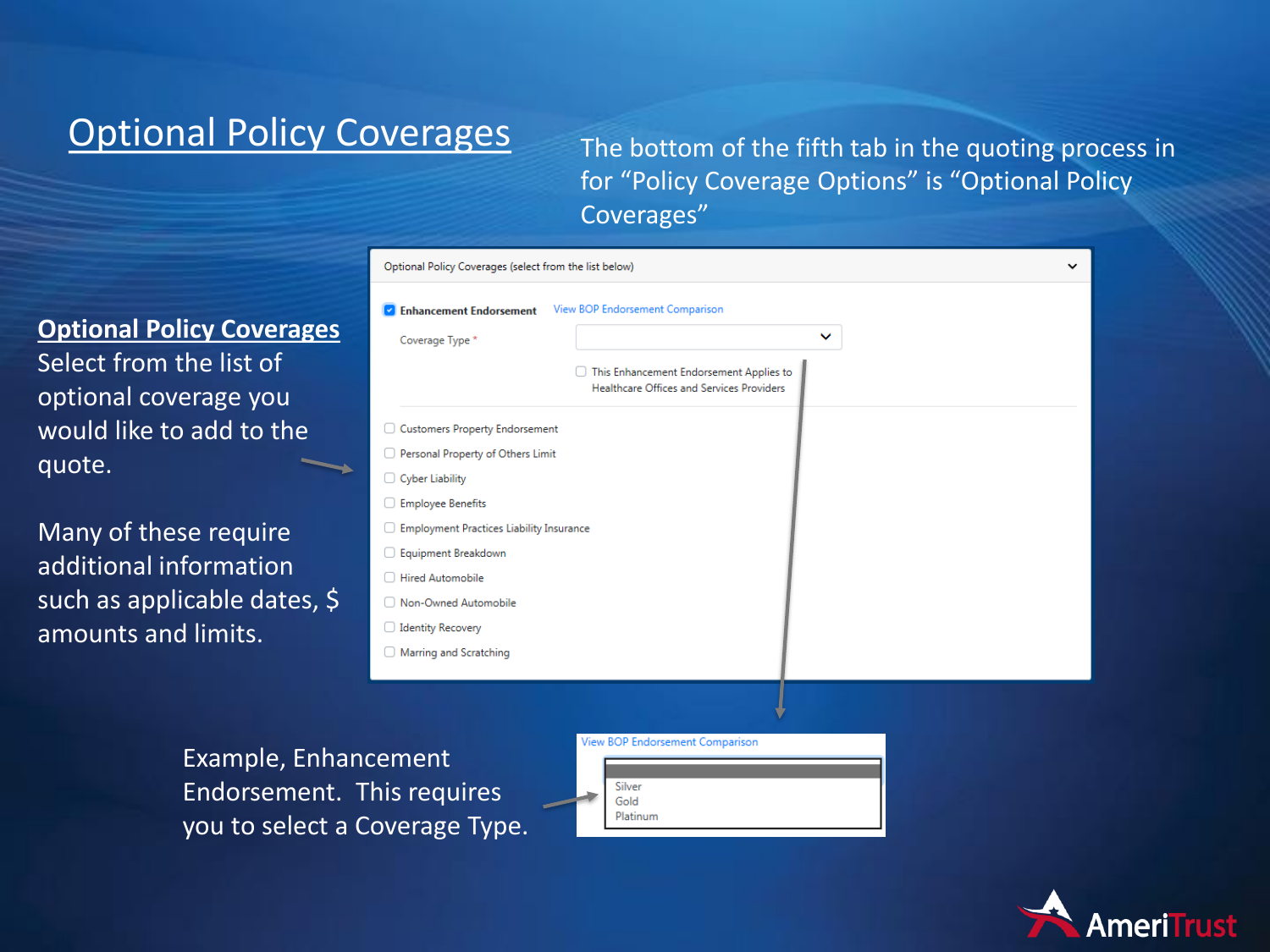**Constitution** of the C

Location Coverages<br>
Coverages
The sixth tab in the quoting process in for "Location" Coverages"

Selection of building information, building coverages and optional location coverages.

|              |                          |                   | [Add Building]    |
|--------------|--------------------------|-------------------|-------------------|
|              |                          |                   |                   |
|              | 48444                    | <b>Imlay City</b> |                   |
|              | State *                  | County*           |                   |
|              | Michigan<br>$\checkmark$ | Lapeer            |                   |
|              |                          |                   |                   |
|              |                          |                   | $\checkmark$      |
|              |                          |                   |                   |
|              |                          |                   |                   |
|              |                          |                   |                   |
|              | Protection Class*        |                   |                   |
| $\checkmark$ | 05                       |                   | $\checkmark$      |
|              | Year of Construction *   |                   |                   |
| ◡            | 2015                     |                   |                   |
|              |                          |                   |                   |
|              | Number of Stories*       |                   |                   |
| $\checkmark$ | $\mathbf{1}$             |                   |                   |
|              | Square Footage *         |                   |                   |
|              |                          | Zip Code*         | City <sup>*</sup> |

If you have more than one building, you can add or delete additional buildings by selecting the [Add Building] in the upper right-hand side of the Location Coverages page.

## **Building Information**

- Property Deductible
- **•** Protection Class
- Wind & Hail Deductible \*
- Years of Construction
- Construction \*
- Number of Stories \*
- Occupancy \*
- Square Footage \*

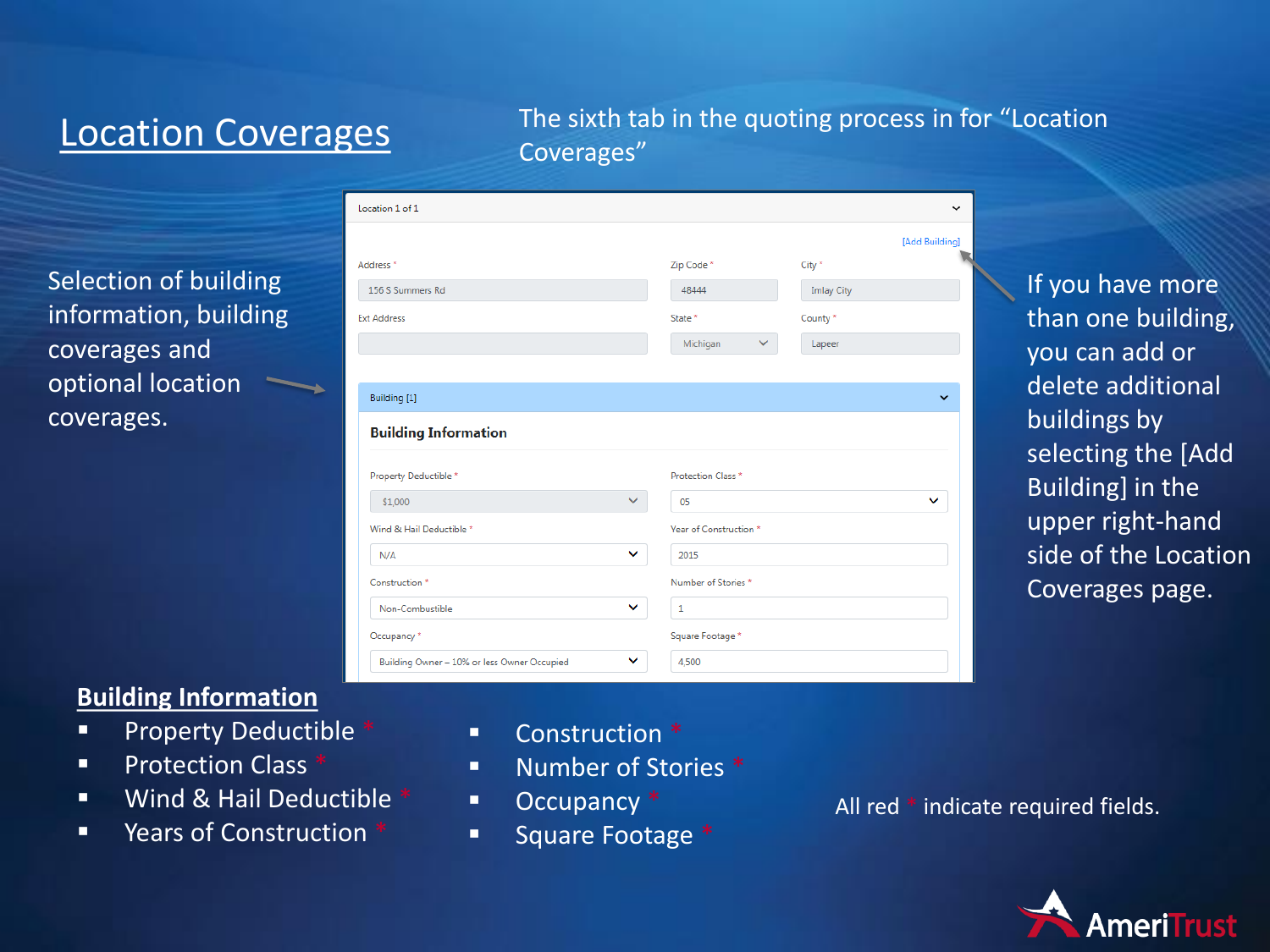# **Policy Coverage Options**

Select from the list of optional location coverages you would like to add to the quote. Many of these require additional information.

|            | The sixth tab in the quoting process in for "Location" |  |
|------------|--------------------------------------------------------|--|
| Coverages" |                                                        |  |

| Limit*                             | Automatic Increase % * |
|------------------------------------|------------------------|
| \$125,000                          | 5                      |
| Valuation <sup>*</sup>             |                        |
| <b>Replacement Cost</b>            | $\checkmark$           |
| Personal Property<br>Limit*        |                        |
| \$87,000                           |                        |
|                                    |                        |
|                                    |                        |
| <b>Optional Location Coverages</b> |                        |

#### **Optional Location Coverages**

| Damage to premises rented to you<br>$\blacktriangledown$ |                         |   |                                               |  |  |  |
|----------------------------------------------------------|-------------------------|---|-----------------------------------------------|--|--|--|
| Limit*                                                   | 8500                    | × | Must be a number between 50,001 and 1,000,000 |  |  |  |
| $\checkmark$<br>Limit*                                   | <b>Outdoor property</b> |   |                                               |  |  |  |
|                                                          | Outdoor signs           |   |                                               |  |  |  |

Additional screen edits will be triggered based on the information entered.

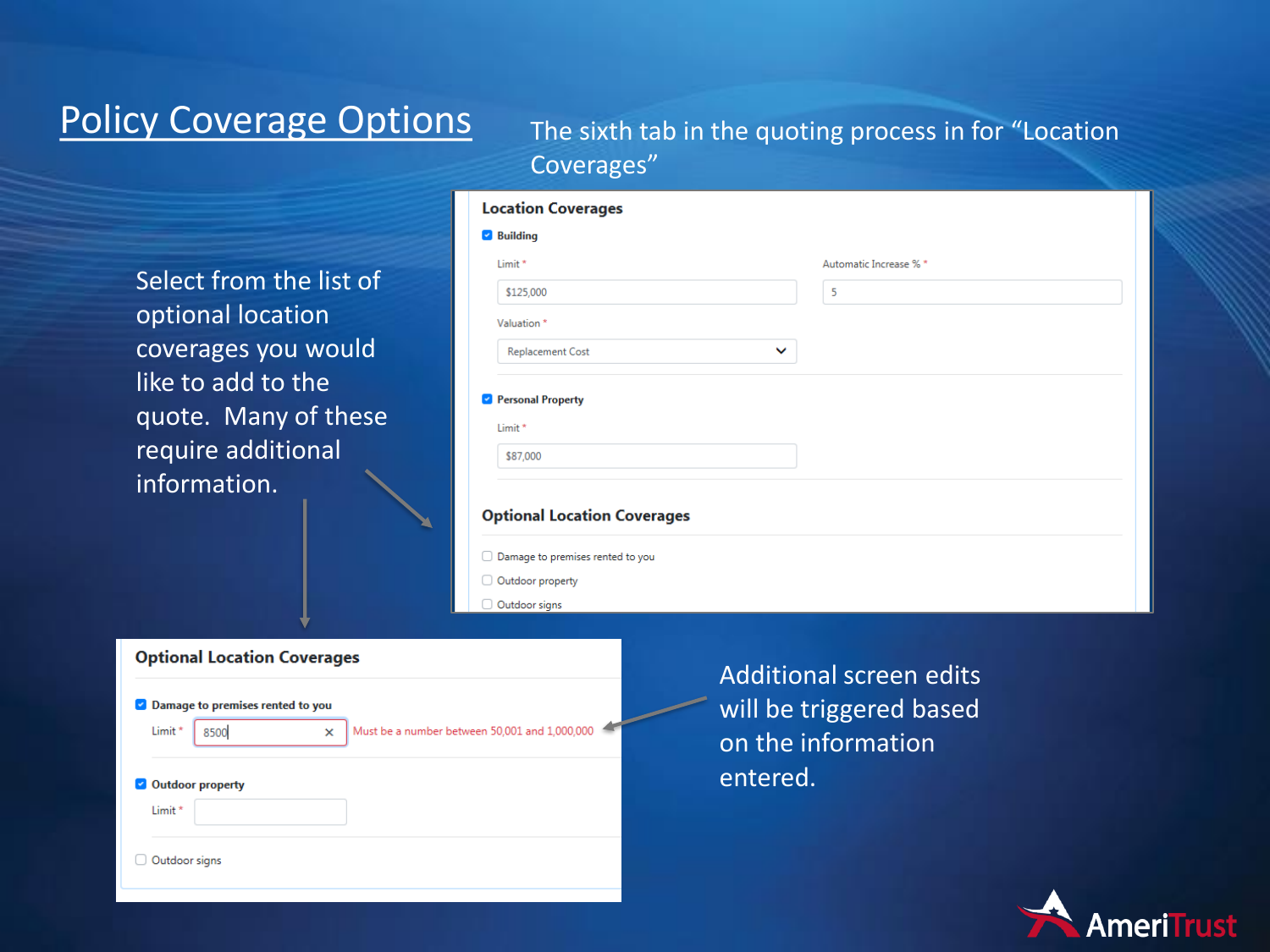# Premium Summary

Once you navigate to the Premium Summary Screen the system will rate the information you have entered and allow a Credit or Debit to be applied to the quote.

**Save Indication** - Saves information and allows you to access from the Quote Activity List on the homepage.

| <b>Indication Issued For:</b>                                                              | <b>Test Quote</b>             |                                                                                                               |  |  |  |
|--------------------------------------------------------------------------------------------|-------------------------------|---------------------------------------------------------------------------------------------------------------|--|--|--|
|                                                                                            |                               |                                                                                                               |  |  |  |
|                                                                                            | 156 S Summers Rd              |                                                                                                               |  |  |  |
|                                                                                            | <b>Imlay City</b>             | MĪ<br>48444                                                                                                   |  |  |  |
| <b>Indication Issued On:</b>                                                               | 05/31/2019                    |                                                                                                               |  |  |  |
| <b>Effective Date:</b>                                                                     | 05/31/2019                    |                                                                                                               |  |  |  |
| <b>Expiration Date:</b>                                                                    | 05/31/2020                    |                                                                                                               |  |  |  |
| <b>Carrier:</b>                                                                            | <b>Star Insurance Company</b> |                                                                                                               |  |  |  |
| <b>Applied Credit/Debit</b>                                                                | $\Omega$                      | (APPLY CREDIT/DEBIT)                                                                                          |  |  |  |
| <b>Total Premium - Indication:</b>                                                         | \$792                         |                                                                                                               |  |  |  |
| <b>Total Taxes, Surcharges, or Fees -</b><br><b>Indication:</b>                            | \$0                           |                                                                                                               |  |  |  |
| <b>Total Premium and Taxes - Indication:</b>                                               | \$792                         |                                                                                                               |  |  |  |
| This is an INDICATION ONLY. It does not constitute coverage nor is the INDICATION approved |                               |                                                                                                               |  |  |  |
| This INDICATION is valid for 30 days from the above date.                                  |                               |                                                                                                               |  |  |  |
| underwriting team to review and provide final approval                                     |                               | If you are finished making changes to this INDICATION, we ask that you press "SUBMIT INDICATION" to allow our |  |  |  |

**SUBMIT INDICATION** 

**View Indication** - Provides Summary Information on the quote including rating info.

**SAVE INDICATION** 

**VIEW INDICATION** 

**Submit Indication** – Changes the status to Submitted/Referred and notifies the underwriter that you have completed the quote and are ready for them to review.

**View XML Instec Request**